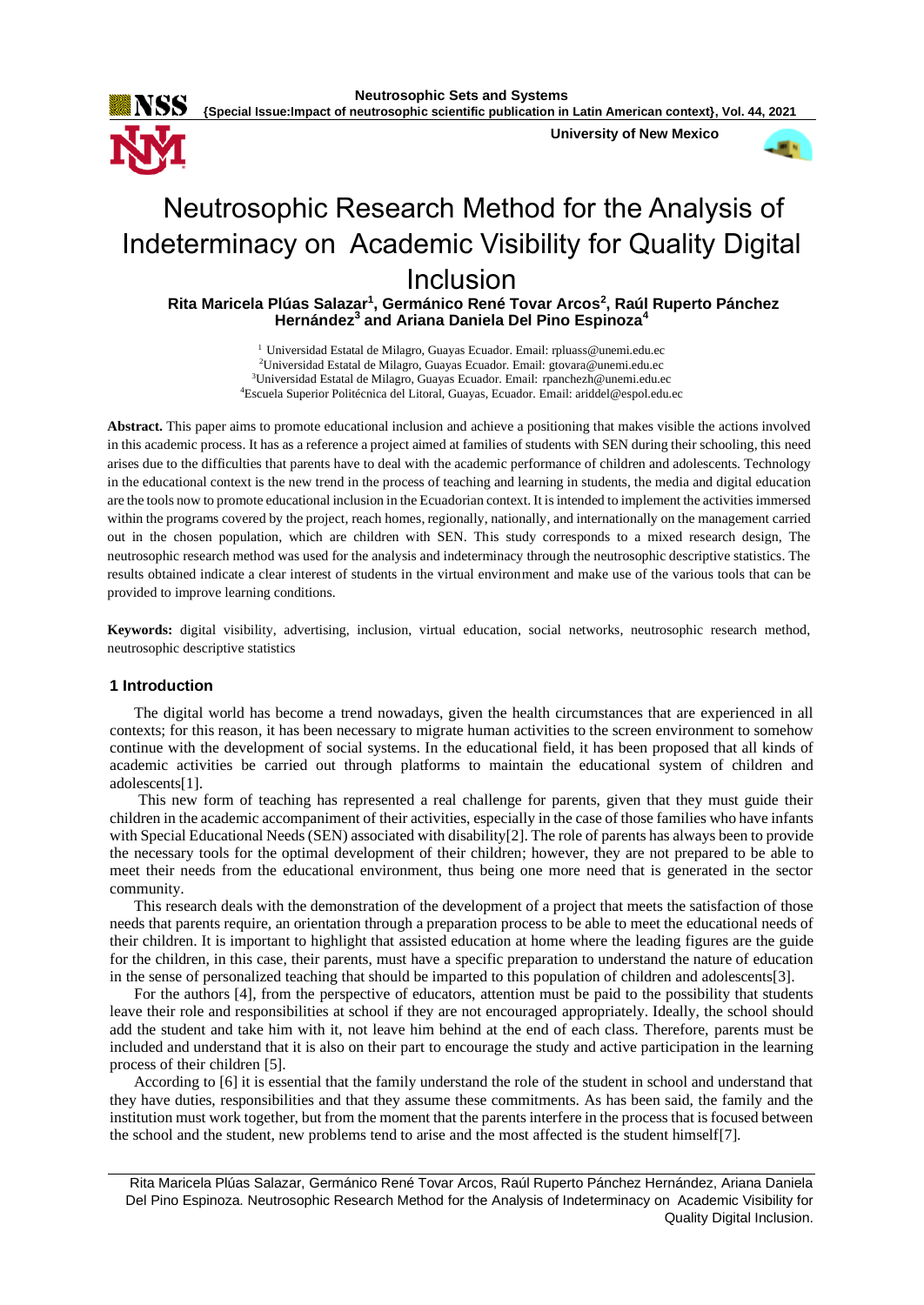Communication should go beyond applying activities and asking parents to supervise their children. Make space for parents to talk about the educational institution and give their opinion on everything that is being done. This feedback is of utmost importance to improve this methodology of distance classes, which was little explored by schools until then, especially at the levels of basic education, secondary and early childhood education[6]. In this work, a study of these phenomena is carried out using the neutrosophic research method and neutrosophic statistics.

# **Synchronous tools**

Synchronous Tools require the participation of teachers and students in scheduled events, with specific times for their completion. They are carried out in real-time (online), for years, for some of the EADs and teachers, as well as for all those involved in the institution, the groups and communities interact instantly and with the feeling of perseverance in the continuity of their course[7].

The chat (chat room), with educational potential to be studied, that is little used in pedagogical activities, allows synchronous communication between different people who are connected at any given time. Literature studies or the pedagogical use of chat are still incipient, most of these materials are limited to assimilate their specific characteristics, they will go into details about their specific possibilities. In addition, it is necessary to carry out experimental studies related to its use as a communication tool and pedagogical tool, generating learning and mechanisms to overcome the difficulties and limitations it offers, not using Chat for learning[8].

Videoconferencing is a form of interactive communication that allows two or more people to be in different places, where they can meet face to face with auditory and visual communication in real-time. Its use presents a series of benefits: saving time, avoiding physical relocation to a special place, and saving, with the reduction of two expenses with more travel resources, so that the meeting can be recorded and available later[9].

#### **Research method basics and neutrosophic statistics**

The neutrosophic research method is a generalization of Hegel's dialectic (dynamics of opposites: <A> and  $\langle$ antiA $\rangle$ ). It suggests that scientific and humanistic research will progress by studying not only opposing ideas but also the neutral ideas related to them to have a broader vision of the whole problem to be solved. These ideas are based on neutrosophy (study of opposites and their neutrals:  $\langle A \rangle$  and  $\langle \text{ant } A \rangle$  and  $\langle \text{cent } A \rangle$ ), a new philosophy created by the Romanian researcher Florentín Smarandache [10]

In neutrosophy, to resolve the contradiction between opposites  $\langle A \rangle$  and  $\langle \text{anti}A \rangle$  (thesis and antithesis), the neutral  $\langle$  neutral $A \rangle$  contributes to one side or the other or both (neutrothesis). The contradiction is resolved in neutrosynthesis. Thus, the triad of dialectics (synthesis, thesis, and antithesis) is expanded to a quadruple by neutrosynthesis (thesis, antithesis, neutrothesis, and neutrosynthesis) providing a better reflection of reality.



**Figure 1.** Neutrosophic Quadruple.

Rita Maricela Plúas Salazar, Germánico René Tovar Arcos, Raúl Ruperto Pánchez Hernández, Ariana Daniela Del Pino Espinoza. Neutrosophic Research Method for the Analysis of Indeterminacy on Academic Visibility for Quality Digital Inclusion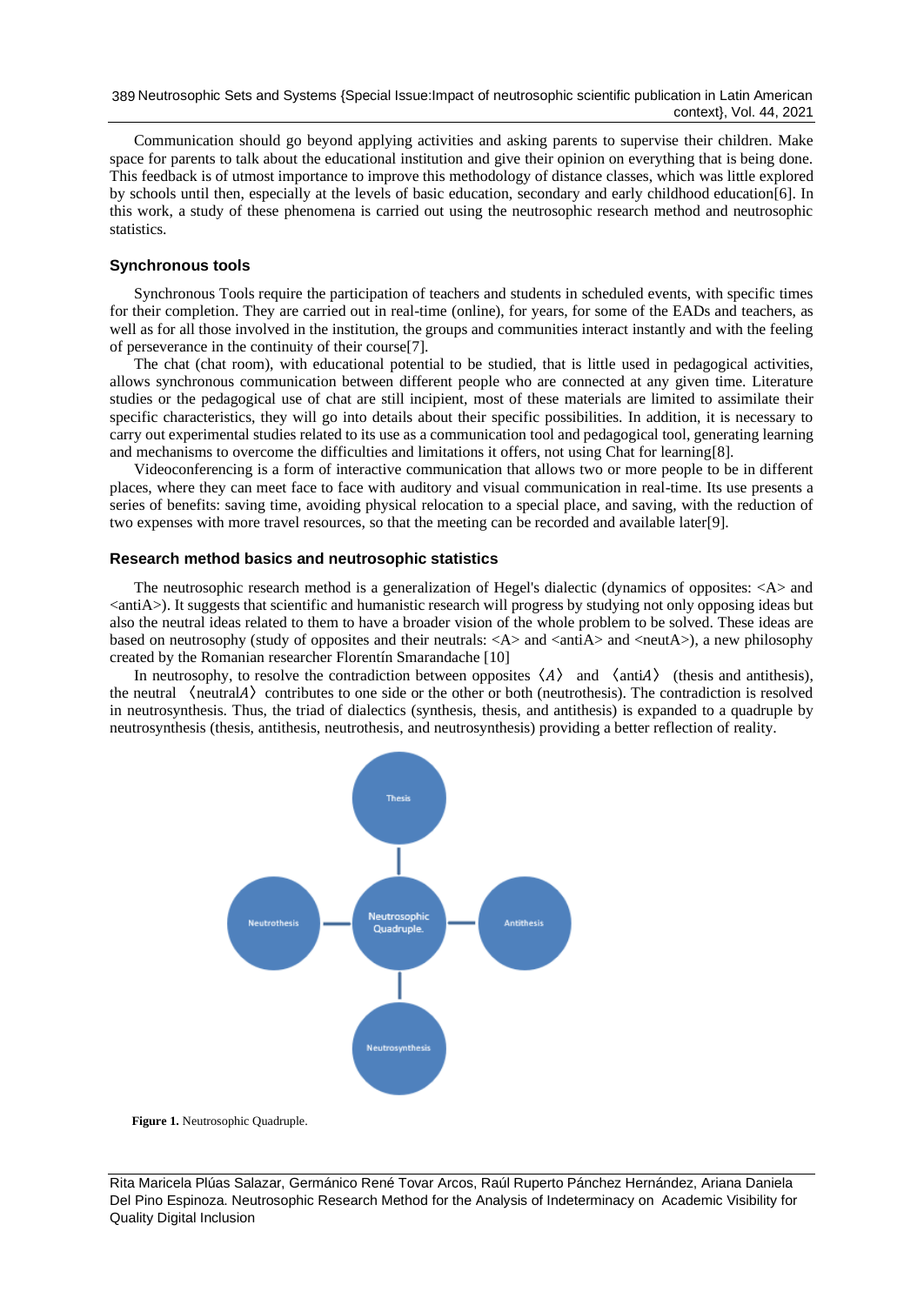Neutrosophic Sets and Systems {Special Issue:Impact of neutrosophic scientific publication in Latin American 390 context}, Vol. 44, 2021

Neutrosophic Statistics extends the classical statistics, such that we deal with set values rather than crisp values. Neutrosophic Descriptive Statistics is comprised of all techniques to summarize and describe the neutrosophic numerical data characteristics and Neutrosophic Inferential Statistics consists of methods that allow the generalization from a neutrosophic sampling to a population from which it was selected the sample.

Neutrosophic Descriptive Statistics comprises all the techniques to summarize and describe the characteristics of neutrosophic numerical data [11]

To calculate the neutrosophic absolute frequency, as there is imprecise information, it is necessary to calculate the extremes (min and max) of the absolute or estimated frequencies.

$$
m in_{fn} = 15 + 20 + 25 + 10 = 70
$$

 $m\acute{a}x_{fn} = 15 + 30 + 25 + 24 = 84$ 

Then, to calculate the neutrosophic relative frequencies, we must calculate the minimum and maximum values of these for each tabulated result. For this, the following formula will be applied:

$$
mín_{fnri} = \frac{min_{fni}}{max_{f{n}}}, \text{ and } m\acute{a}x_{fnri} = \frac{max_{fni}}{min_{f{n}}}
$$

For the case of frequencies that do not present indeterminacy, it is true that:

$$
mín_{fni} = m\land x_{fni} = fni
$$

The value of the accumulated neutrosophic relative frequency was obtained by adding the observed neutrosophic relative frequencies, for example:

 $Frna = [0.179, 0.214] + [0.238, 0.429] + [0.298, 0.357] + [0.119, 0.2] = [0.833, 1.2]$ 

#### **2 Materials and methods**

The neutrosophic research method was used for the analysis and indeterminacy through the neutrosophic descriptive statistics [12-16]. The information obtained for the preparation of the research is from bibliographic information and the data collection through instruments that contain qualitative indicators. An observation record of the development of behavioral skills was also designed, both instruments with multiple alternatives.

For the information processing, as for the scientific papers, a careful reading of their key aspects was carried out, such as the objectives, the methodology, and the results obtained. This way it can be perceived how these documents can significantly contribute to the theoretical construction of this research its processing through the interpretive hermeneutical method to synthesize information and be able to know reality. On the other hand, for the information collected through observation, the Microsoft Excel program was used through the descriptive analysis of neutrosophic frequencies, to be able to analyze the data quantitatively and include the determination, and thus to be able to contrast results with regard to the problem.

#### **Analysis of results**

| Use alternative language (Sign Language, Braille, or Sign Language) |                  |                                        |
|---------------------------------------------------------------------|------------------|----------------------------------------|
|                                                                     | <b>Frequency</b> | <b>Neutrosophic absolute frequency</b> |
| Always                                                              | [2.4]            | [0.143, 0.5]                           |
| Sometimes                                                           | [3.7]            | [0.214, 0.875]                         |
| Never                                                               | 3                | [0.214, 0.375]                         |
| Total                                                               | [8.14]           | [0.571, 1.75]                          |

The information obtained from the observation is summarized below, including the indeterminacy of the observation process. In this table, you can see the ability to handle didactic tools for learning

**Table 1.** Descriptive neutrosophic statistics on the use of teaching resources

The use of goes from 3 to 7 students who use it sometimes, never 3 and always from 3 to 4. The information is represented graphically below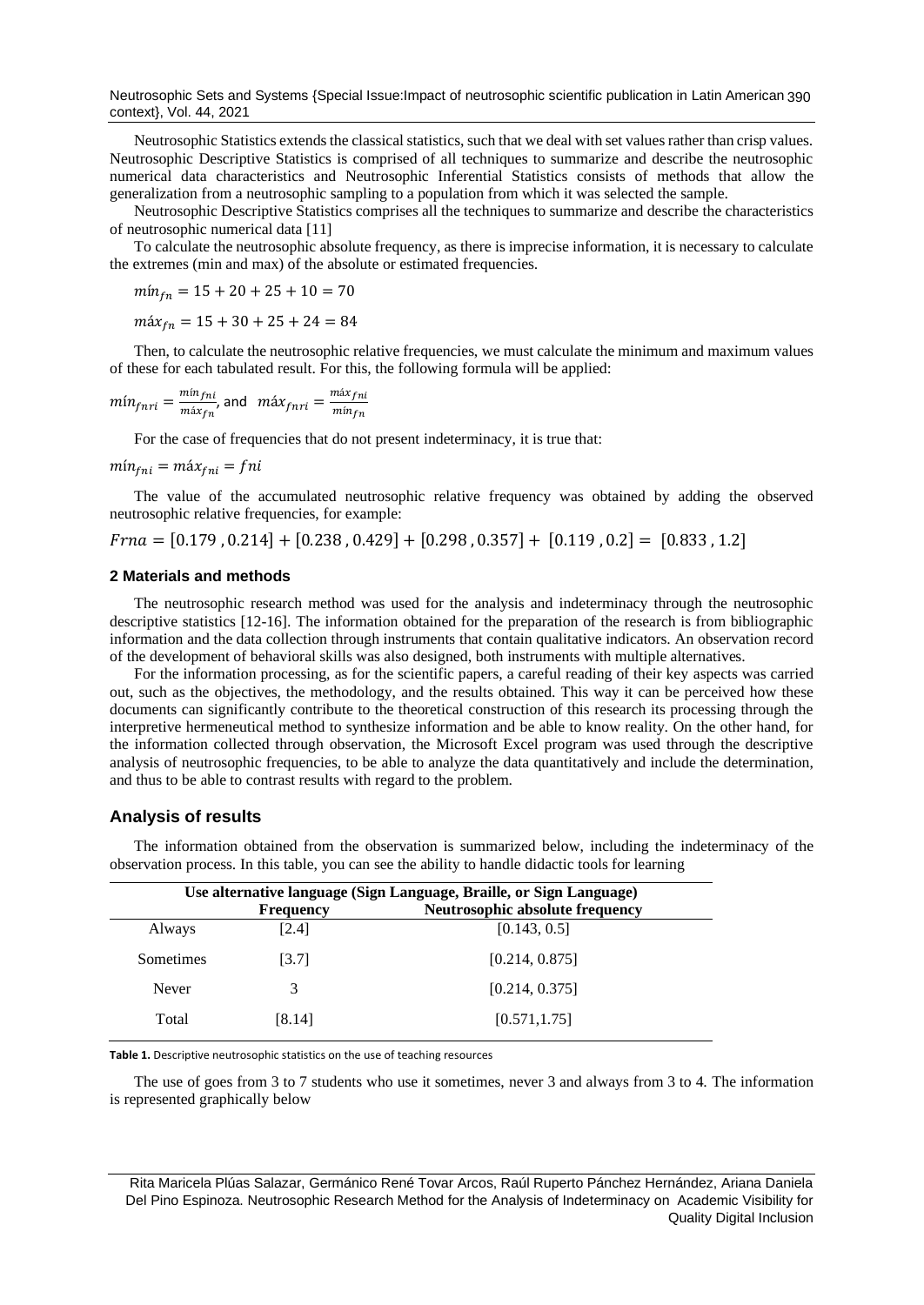391 Neutrosophic Sets and Systems {Special Issue:Impact of neutrosophic scientific publication in Latin American context}, Vol. 44, 2021



**Figure 2.** Descriptive neutrosophic graph of use of teaching resources

This table shows the ability to read through the use of pictograms (logos, brands, or symbolic aspects).

 $\overline{\phantom{a}}$ 

| Read pictographically (logos, brand, or symbolic locations) |           |                                 |  |
|-------------------------------------------------------------|-----------|---------------------------------|--|
|                                                             | Frequency | Neutrosophic absolute frequency |  |
| Always                                                      | $[2.6]$   | [0.143, 0.75]                   |  |
| Sometimes                                                   | 3         | [0.214, 0.375]                  |  |
| Never                                                       | $[3.5]$   | [0.214, 0.625]                  |  |
| Total                                                       | [8.14]    | [0.571, 1.75]                   |  |

**Table 2.** Descriptive statistics of pictographic reading ability.



**Figure 3.** Neutrosophic graph of pictographic reading ability.

Where 2-6 students always refer to making use of this methodology, and on the other hand, those who have never used 3 to 5, and finally there are those who sometimes use 3.

Rita Maricela Plúas Salazar, Germánico René Tovar Arcos, Raúl Ruperto Pánchez Hernández, Ariana Daniela Del Pino Espinoza. Neutrosophic Research Method for the Analysis of Indeterminacy on Academic Visibility for Quality Digital Inclusion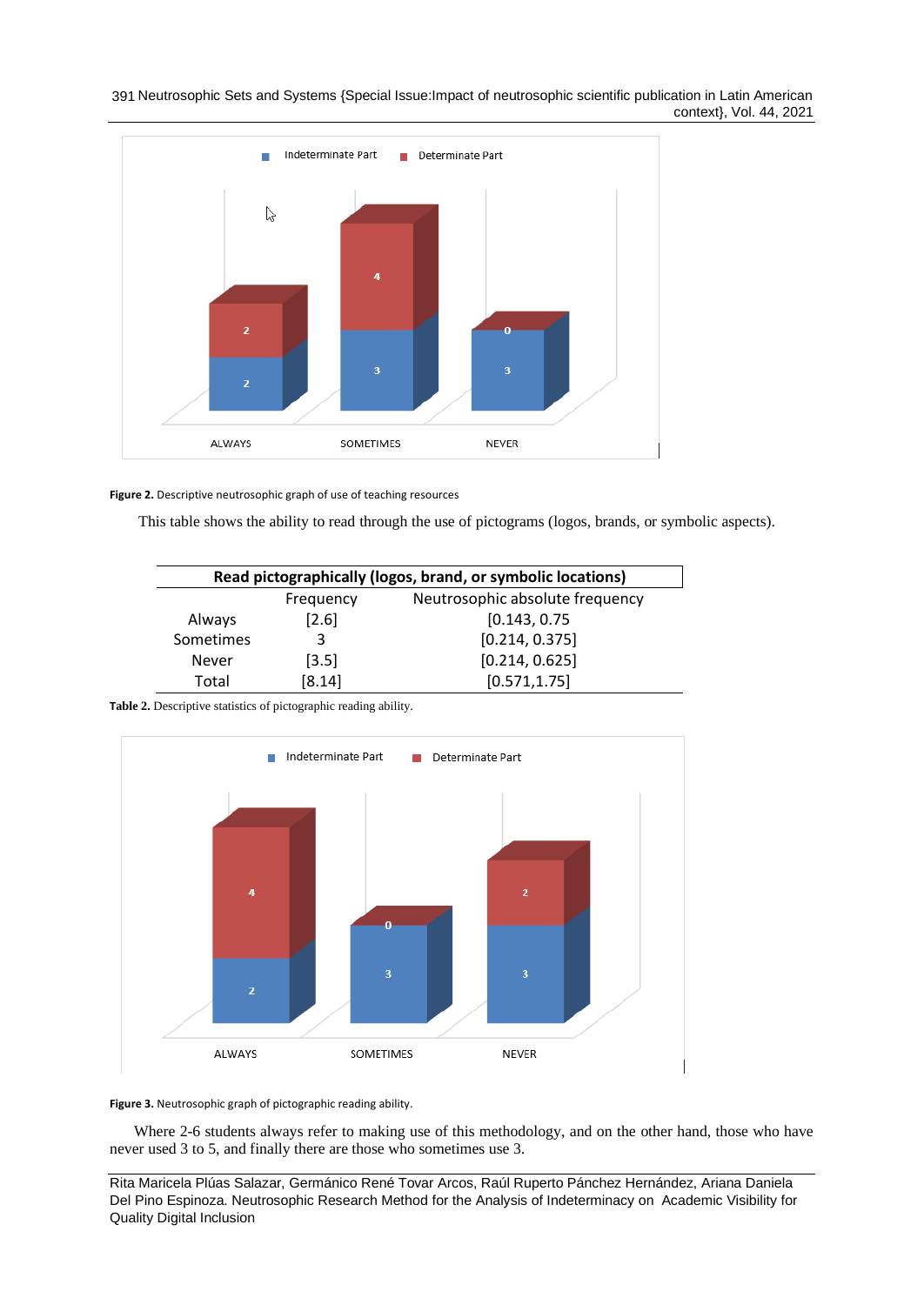Neutrosophic Sets and Systems {Special Issue:Impact of neutrosophic scientific publication in Latin American 392 context}, Vol. 44, 2021

#### **Discussion**

Some investigations have analyzed this type of tool within the school context. For this, the authors [19] carried out a study on the various school activities that can most serve as a means of knowledge in students and selected reading. Their methodology was action research, for which they designed a blog and uploaded certain contents of a subject, after which the students were given the same physical material, as results were obtained that the students visited the web page more to read the content.

They conclude that the virtual environment in a correct adaptation and with attractants of interest such as the subjects taught captures people's attention, above the traditional reading media. This research agrees with the need for a better implementation of virtual activities for better learning.

Another research developed by [20] deals with trends in virtual education applied through the design of institutional platforms. His work focused on being able to locate educational institutions that promote virtual practice through the implementation of school and secondary activity using the online modality. Its research model was qualitative because it collected information from statistically proven facts, such as the effectiveness of the use of the platform, the new forms of interaction on the pages, the dissemination of information through social networks and the expansion of academic advertising in the Web.

Results indicate that few education centers allocate digital resources to complement the teaching process of students in the Latin American context. For this reason, the prevailing need to be able to promote and open spaces that allow increasing the interest and need for power is perceived connect education with virtuality.

### **Conclusions**

Education in current times has had to reinvent itself, the modality that is being lived is nothing more than an approach that has had an unexpected impact on the student community, however, despite the sanitary conditions that are currently being experienced, it has become a unique choice to be able to continue with the studies.

The results obtained indicated an evident interest on the part of the students in being increasingly involved in the online modality, since, far apart from education in recent years, the increase in the use of technology has appropriated the interest and attention of people, nowadays in all ages. Therefore, implementing the educational model through this trend has not been a very complex work, but it is not very adaptive, due to the lack of a culture of participation in virtuality.

The use of the neutrosophic method and the neutrosophic statistics allow adequate management of the uncertainty and indeterminacy in the observation process. In future work, the use of new statistical methods based on neutrosophic theory will be proposed.

#### **References**

- [1] M. Sánchez, J. García y E. Steffens, «Estrategias Pedagógicas en Procesos de Enseñanza y Aprendizaje en la Educación Superior incluyendo Tecnologías de la Información y las Comunicaciones,» Información tecnológica 30(3), pp. 277-286, 2019.
- [2] J. Raigosa, J. Saldarriaga y V. Valderrama, «ESTRATEGIAS DE ENSEÑANZA DEL DOCENTE EN LAS ÁREAS BÁSICAS: UNA MIRADA AL APRENDIZAJE ESCOLAR,» Revista Eleuthera 21(2), pp. 13-33, 2019.
- [3] H. Cárcamo y C. Rodríguez, «Rol parental educativo: aproximación a las percepciones que poseen los futuros profesores,» Educación y Educadores, pp. 447-452, 2015.
- [4] I. García y G. Blanco, «Las guías didácticas: recursos necesarios para el aprendizaje autónomo,» Revista Edumecentro 6(3), pp. 162-175, 2017.
- [5] M. Grasso, L. Pagola y A. Zanotti, «Políticas de inclusión digital en argentina. usos y apropiaciones dentro y fuera de la escuela,» Pixel-Bit. Revista de Medios y Educación, pp. 97-101, 2017.
- [6] F. Cabañas, «Recursos educativos digitales para la educación infantil,» Revita horizonte educativo 24(12), pp. 20- 34, 2015.
- [7] A. García, «Recursos digitales para la mejora de la enseñanza y el aprendizaje,» Universidad de Salamanca 12(4), pp. 1-23, 2018.
- [8] Á. M. Chacón, J. A. Ordóñez y A. M. Anichiarico, «Hacia el reconocimiento de la inclusión digital como un derecho fundamental en colombia,» Vniversitas, pp. 141-146, 2017.
- [9] J. Areth, J. Castro y H. Rodríguez, «La educación virtual en Colombia: exposición de modelos de deserción,» Apertura, pp. 3-5, 2015.
- [10] Smarandache F. The Neutrosophic Research Method in Scientific and Humanistic Fields. MULTISPACE & MULTISTRUCTURE. NEUTROSOPHIC TRANSDISCIPLINARITY. 2010:732.

Rita Maricela Plúas Salazar, Germánico René Tovar Arcos, Raúl Ruperto Pánchez Hernández, Ariana Daniela Del Pino Espinoza. Neutrosophic Research Method for the Analysis of Indeterminacy on Academic Visibility for Quality Digital Inclusion